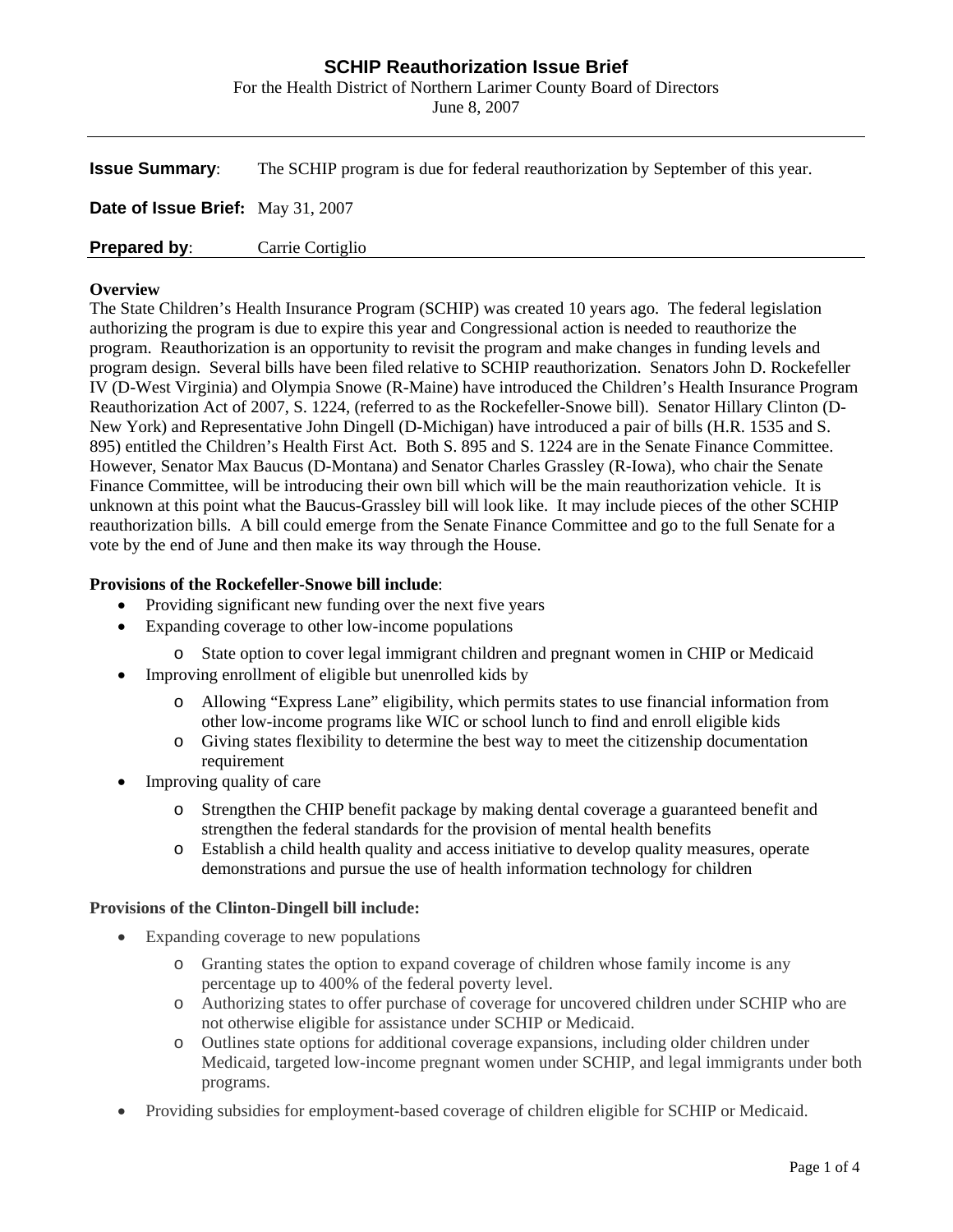- Expanding SCHIP benefits by requiring coverage of early and periodic screening, diagnostic, and treatment services and dental services.
- Changing outreach and enrollment procedures
	- o Gives states the option to provide for "Express Lane" eligibility and simplified determinations of a child's financial eligibility for Medicaid or SCHIP.
	- o Requires a state Medicaid plan to apply outreach procedures to all pregnant women and children.
	- o Gives states the option to require certain individuals to present satisfactory documentary evidence of citizenship or nationality for Medicaid eligibility.
- Establishing new base SCHIP allotments responsive to increases in health care costs and enrollment expansions.
- Providing for a two-year initial availability of SCHIP allotments, and for redistribution of unused allotments to address state funding shortfalls.

# **Background**

## *The SCHIP Program*

The State Children's Health Insurance Program (SCHIP) was designed to insure children whose families are low-income but earn too much to be eligible for Medicaid. Unlike Medicaid, SCHIP is not an entitlement program and the total amount of federal funding available to each state for the program is capped. Funding is allocated based on a formula that takes into account an estimate of the number of low-income children in that state, the number of such children who are uninsured, and an adjustment to reflect the cost of medical services in the state. States that exceed the federal funding allocation or that are unable to finance their share of the program costs may be forced to freeze enrollment in the program as many states did during the most recent economic downturn. At the program's inception, states were allowed to use SCHIP money to expand their Medicaid program, establish a separate SCHIP program, or operate a combination of the two (a Medicaid expansion along with a separate SCHIP plan). For states with separate SCHIP programs, the benefit package is usually leaner than Medicaid benefits and SCHIP programs may require greater cost-sharing by families. The federal matching rate is higher for SCHIP than for Medicaid, generally 15% above the Medicaid match rate. Colorado has a separate SCHIP program called CHP+ and receives a federal match of about 65%.

## **Issues for Reauthorization**

1

Reauthorization of the program is very likely. There are a number of issues around the level of funding authorized and the design of the program that will be the subject of Congressional debate. Before adjourning for their April recess, both the House and Senate passed their budget resolutions. Both chambers included a commitment of \$50 billion for SCHIP, for the next five years, on top of the current allocation. SCHIP is presently funded at \$5 billion per year. Reauthorization at the \$5 billion per year level would amount to a program cut as the costs of health services and the number of the uninsured rise. Funding the additional \$50 billion over five years would not only maintain current SCHIP programs but also allow for significant expansion. Funding at the \$50 billion over five years level would bring Colorado about \$618.3 million in new federal funding. <sup>[1](#page-1-0)</sup> Under the "pay as you go" policy, Congress must fund new federal mandatory spending by either increasing revenue or cutting something else from the budget. It is unclear how Congress will find the \$50 billion to allocate to SCHIP. Possible funding sources include a decrease in the Medicare Advantage plans' reimbursement rates and/or a federal tobacco tax increase of \$0.61per pack of cigarettes and a comparable tax on other tobacco products. It is likely that several funding sources will be combined if Congress reauthorizes at the \$50 billion level.

In addition to the funding level, there are several other key program design issues that will likely be debated as Congress takes up a reauthorization bill. Among them are: 1) Who should the program cover?; 2) Should the allocation formula change?; and 3) Should there be any changes in benefit design, enrollment efforts, or eligibility requirements?

<span id="page-1-0"></span><sup>1</sup> Families USA, *SCHIP Reauthorization: What's at Stake for Colorado*?, May 2007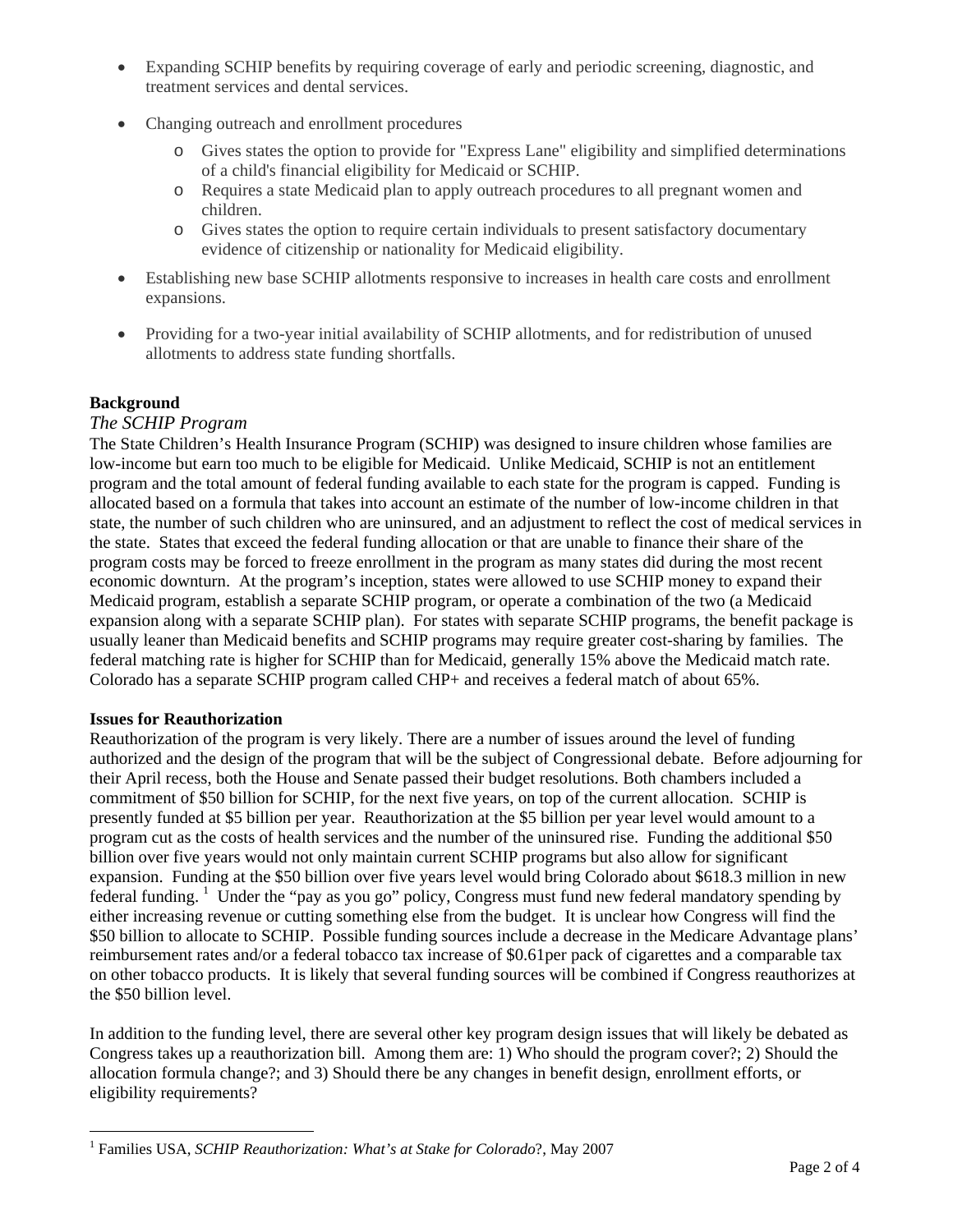## *Who should SCHIP cover?*

Congress could consider redefining the target population of the program either by increasing or decreasing income levels required to be eligible, by changing rules around the eligibility of adults, or expanding eligibility to new populations like legal immigrants or children of state employees. Where lawmakers stand on these issues will be determined by their ideas about what the goal of the program should continue to be and how much they are willing and able to spend. Use of the program to cover adults has been a point of contention among lawmakers some of whom feel strongly that the program should only cover children. A number of states have used the program to extend coverage to pregnant women and parents of children in the program. Research has consistently demonstrated that insuring parents is an effective way to get more eligible kids enrolled in the program, yet expanding the program to more adults obviously incurs greater costs. There are advocates who are calling for Congress to use the SCHIP program to achieve universal coverage of children by allowing children with higher incomes to enroll in the program using several measures including a buy-in program. Opponents of program expansion have expressed support for keeping the program eligibility tied to 200% of the federal poverty level, thereby maintaining an exclusive focus on low-income children.

Another issue around coverage is the significant number of children across the county who are eligible for Medicaid and SCHIP but unenrolled. Congress could require aggressive state efforts to enroll these children but would have to consider the substantial cost to both programs. One measure that might be considered to improve outreach and enrollment efforts by states an increase the fiscal incentives to states to enroll kids in Medicaid. Because all kids who apply for SCHIP are required to be screened for Medicaid eligibility first, efforts to improve SCHIP enrollment also drive increases in Medicaid enrollment. The matching rate for Medicaid is well below that for SCHIP which creates a disincentive to states to aggressively enroll kids in SCHIP.

## *Changes to the allocation formula*

Because the SCHIP allocation formula is based on the number of low-income children, the number of those children who are uninsured and the cost of health services, the formula reduces allotments to states that enroll more kids in SCHIP. Potential measures to address this issue include incorporating the number of children on SCHIP into the formula or basing the formula on previous state spending. Other issues around funding allocation include changing the rules regarding how unspent SCHIP funds are redistributed and perhaps reexamining the Medicaid match rate. There has been very little analysis done on what potential formula changes would mean to Colorado, and staff is not able to determine how different formulas would affect Colorado's allocation.

## *Changes in benefits/enrollment/eligibility procedures*

The benefit packages in SCHIP programs are leaner than Medicaid benefits but still must meet federal standards. Congress could include a richer set of benefits for the SCHIP program, such as Early and Periodic Screening, Diagnosis, and Treatment (EPSDT) to address the issue of underinsurance among children with special health care needs who are on SCHIP. Congress could also give states the flexibility to provide wraparound benefits meant to supplement employer sponsored coverage parents already have.

An important issue that policymakers may consider is a change to the Deficit Reduction Act (DRA) to allow states the option to determine how to meet the citizenship documentation requirement for Medicaid applicants. Proponents of the change note that states are finding that the document requirements place a substantial burden on applicants and sometimes have the effect of keeping citizens off the program. Opponents of changes to the Deficit Reduction Act requirements are concerned that loosening the documentation requirements might undo what DRA was designed to do, which was in part to keep those who are not eligible for Medicaid due to immigration status off the program.

Lawmakers may also consider some changes to enrollment and eligibility determination procedures to simplify and streamline program applications. An option popular with healthcare advocates is "ExpressLane" eligibility, a process by which SCHIP and Medicaid determine an applicant's eligibility based on information provided to apply for other federal programs such as WIC, food stamps, or free and reduced price school lunch. Evidence indicates that measures like ExpressLane eligibility are very successful in reaching kids who are eligible for SCHIP and Medicaid but not enrolled.